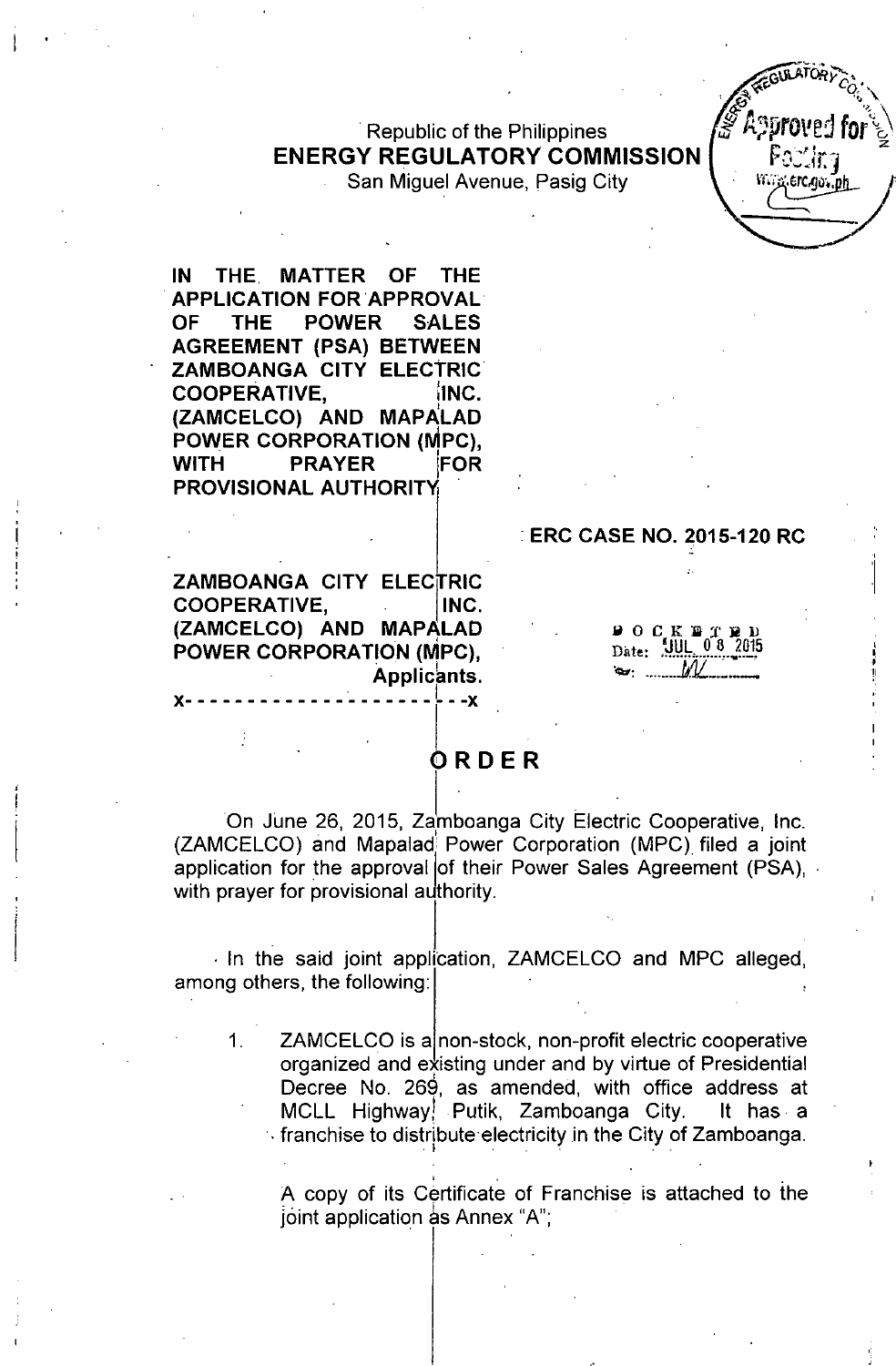2. MPC is a generation company duly authorized and existing under and by virtue of the laws of the Republic of the Philippines, with principal address at 4<sup>th</sup> Floor, Alphaland Southgate Tower, 2258 Chino Roces Avenue corner EDSA, Makati City.

> Copies of its Ce¦tificate of Incorporation, Articles of Incorporation and By-Laws and latest General Information I Sheet are attached to the joint application as Annex "B" and series;

## **NATURE OF THE APPLICATION**

3. Pursuant to Rule 20 (B) of the ERC Rules of Practice and Procedure approved by the Commission on June 22, 2006 in Resolution No. 38, Series of 2006, the instant joint application is submitted to the Commission for its review and approval.

I A copy of the PSA is attached to the joint application as Annex "C":

## **COMPLIANCE WITH PRE-FILING REQUIREMENTS**

4. In compliance with Rule 6 of the ERC Rules of Practice and Procedure, they have furnished the Sangguniang Panlungsod of Zamboanga City a copy of the present joint application with all its annexes and accompanying documents.

The corresponding proof of receipt is attached to the joint application as Annex "D";

5. They have caused the publication of the instant joint application in its entirety, excluding its annexes, in a newspaper of general circulation within ZAMCELCO's franchise area.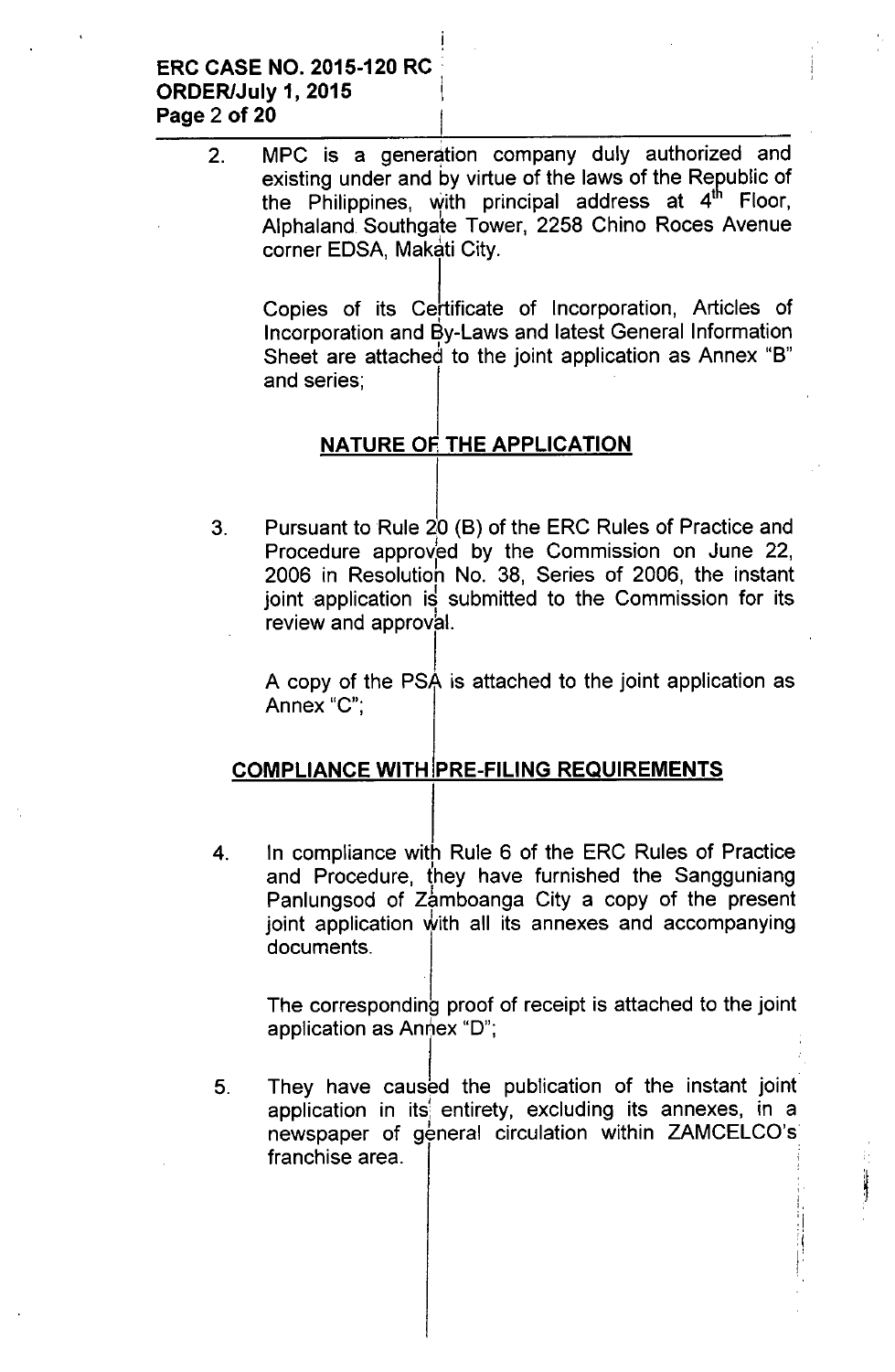Copies of the newspaper and the corresponding Affidavit of Publication are attached to the joint application as Annexes "E" and "E-1 ," respectively;

# STATEMENT OF FACTS

,

I

I ,<br>,

I ;<br>,

- 6. Shortage of Power Supply in the Mindanao Grid. The Mindanao Grid is currently facing a deficit in its power supply, which may worsen over time. The generating capacity in the Grid is no longer sufficient to meet the power requirements of Mindanao;
- 7. The Power Sector Assets and Liabilities Management Corporation (PSALM), which took over all the generating assets of the National Power Corporation (NPC) pursuant to Republic Act No. 9136, supplies the power requirements of Mihdanao;
- 8. PSALM has drastically reduced its power supply commitments to distribution utilities in Mindanao, including ZAMCELCO; I
- 9. As a result, Mindanao has experienced significant power outages, adversely affecting local businesses and the daily lives of all electricity consumers. The lack of sufficient and reliable power supply has long been a barrier to much needed capital investment that would spur the local economy;
- I 10. Insufficiency of ZAMCELCO's Power Supply. At present, ZAMCELCO's power supply is far from sufficient to meet the power requirements of Zamboanga City. ZAMCELCO's customers have to endure an average of five (5) to eight (8) hours of daily rotational brownouts;
	- $\mathbf{I}$ 10.1. ZAMCELCO , has a projected demand of 90.9 MW for the month of July 2015. However, the total supply which will be available to ZAMCELCO on said month, will only be 63.2 MW based on the following contracted capacity: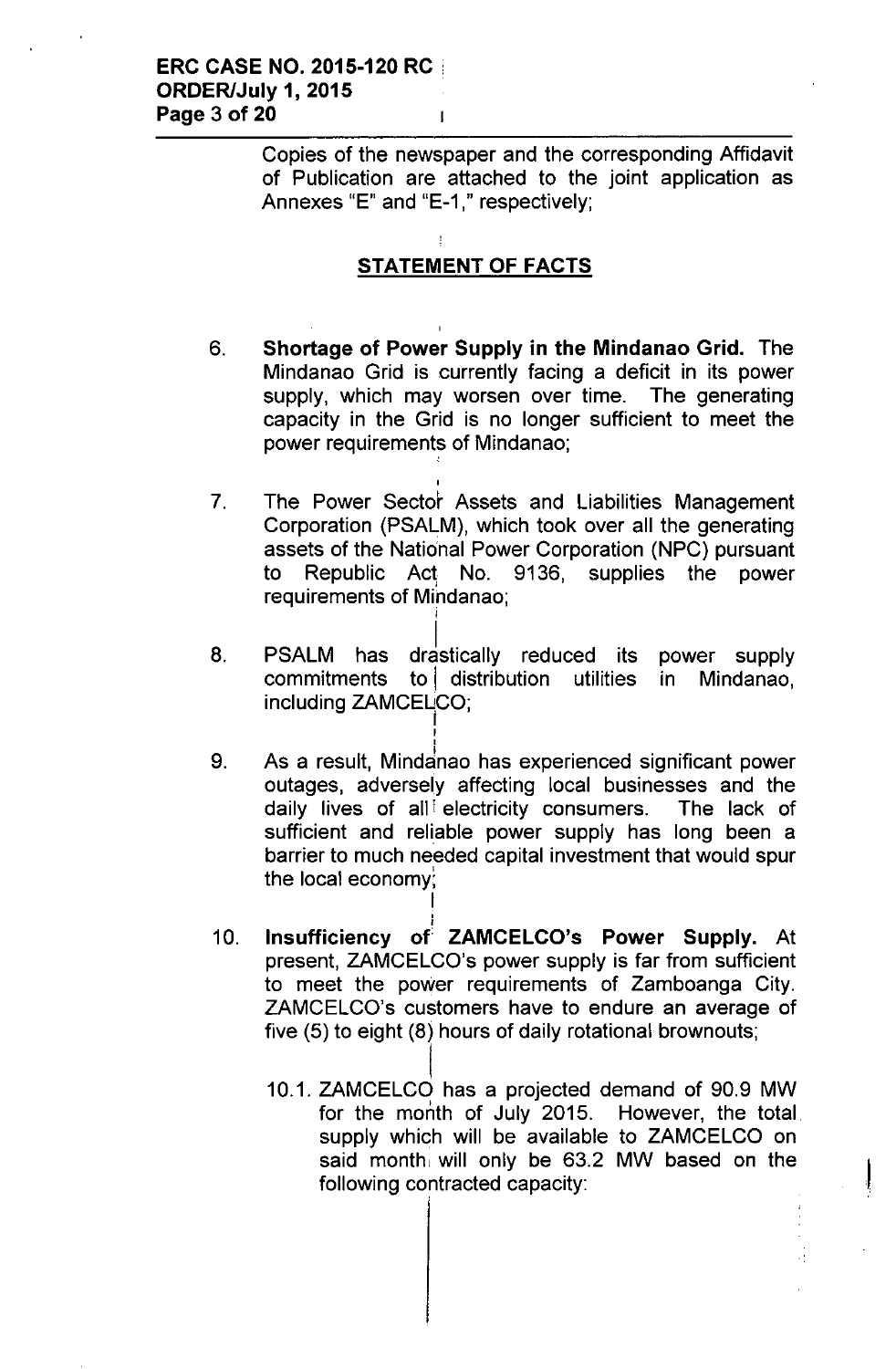a. From PSALM, 27.2 MW;

|<br>!

- b. From Therma Marine, Inc. (TMI), 18 MW; and
- c. From MPC, through its bunker C-fired diesel power plant in Iligan City, 18 MW;
- 10.2. Supply from PSALM. PSALM, on several occasions, was not able to deliver its contracted supply in full. For instance, PSALM's contracted supply in May 2015 was 31.5 MW. However, PSALM supplied as low as 23 MW. This failure to deliver the full contracted capacity worsens the insufficiency 6f supply;
- l. 10.3. As a result, ZAMCELCO's supply deficiency resulted in daily rotational brownouts averaging five (5) to eight (8) hours; and
- 10.4. NPC Certification. ZAMCELCO has requested certification from NPC on whether its contracted capacity and energy are expected to be available for ZAMCELCO during the term of the PSA.

A copy of the said request is attached to the joint application as Annex " $F$ ";

11. ZAMCELCO's Demand Projections. The shortage is expected to increase due to the steadily increasing power demand of ZAMCELCO's customers. The expected increase is indicated in ZAMCELCO's Distribution Development Plan (DDP).

!

A copy of ZAMCELCO's DDP is attached to the joint application as Annex "G". A copy of its supply-demand projections is attached to the joint application as Annex  $"G-1"$ 

12. Immediate Need for Power Supply. ZAMCELCO's I customers have to endure as much as an average of five (5) to eight (8) hours of daily rotational brownouts. This, has caused great difficulty not only to the residents of Zamboanga City but to local businesses as well;

j en de la provincia de la provincia de la provincia de la provincia de la provincia de la provincia de la pro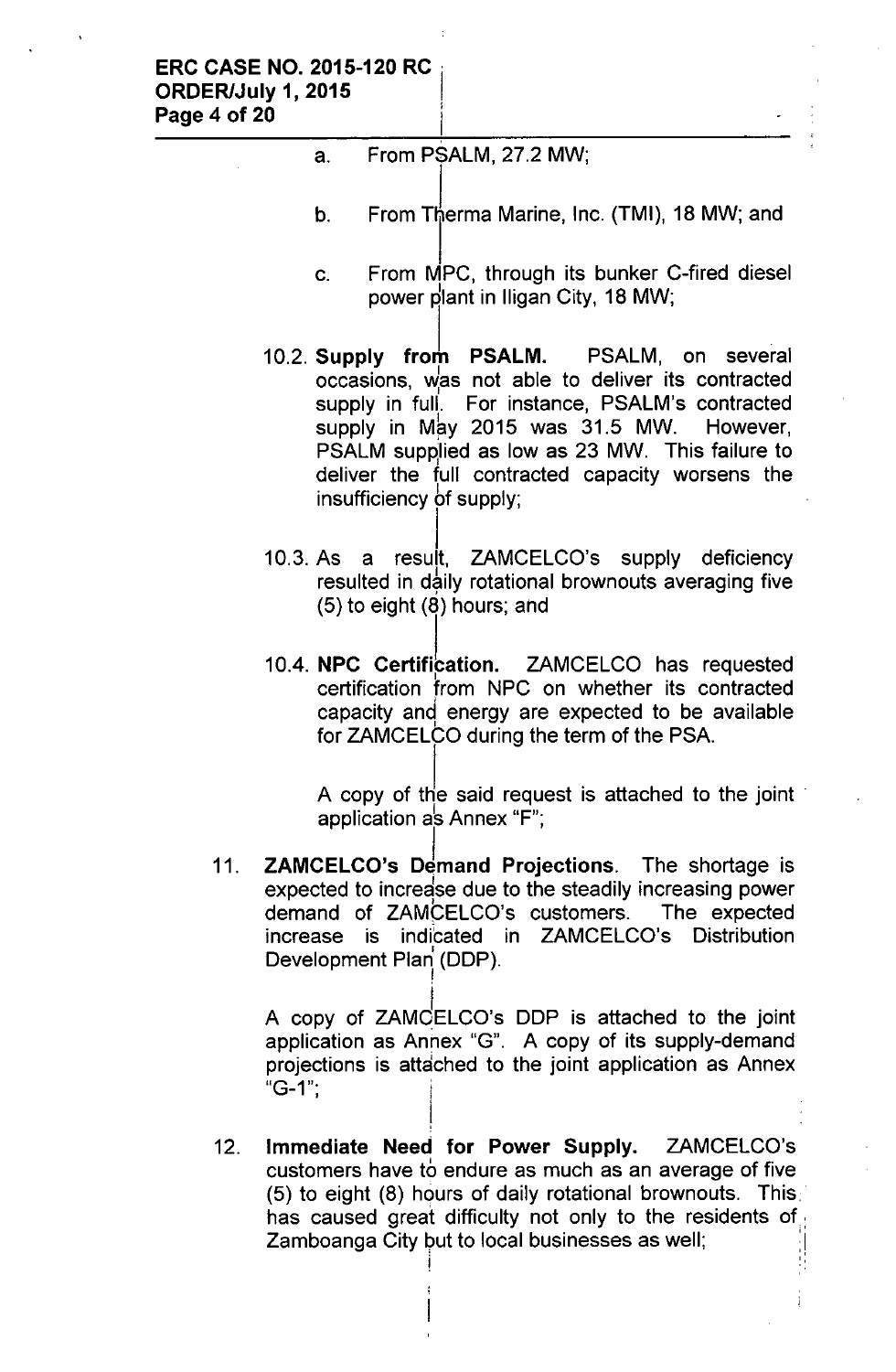- 13. , It is clear that ZAMCELCO needs to procure additional power supply that can be available at the soonest possible time. Thus, ZAMCELCO executed efforts to procure the appropfiate power supply;
- 14. MPC offered to supply power to ZAMCELCO from leased modular diesel-fired power generating sets to be installed in ZAMCELCO's ftanchise area as an emergency and temporary solution to the power shortage. Modular generating sets may be the most appropriate solution to immediate need for power supply because they can be deployed and installed expediently. This has proven effective when MPC implemented similar projects for other distribution Ltilities in Mindanao to help alleviate power shortages in their franchise areas;
- 15. ZAMCELCO evaluated the offer and as a result, it executed the PSA with MPC for the supply of 10 MW.

An affidavit supporting the foregoing is attached to the joint application as  $Annex$  "H";

- 16. The immediate implementation of the PSA will help alleviate the power outages;
- 17. Under the law,  $\log$  contract for the supply of power to a distribution utility, like ZAMCELCO, can become legally effective unless approved by Commission. Hence, the instant joint application;

## ABSTRACT OF THE POWER SALES AGREEMENT AND RELATED INFORMATION

18. The Generation Facilities. MPC shall supply power under the PSA using leased modular diesel-fired power generating plants!with a total net output of 10 MW to be installed, operated and maintained in ZAMCELCO's premises in Putik, Zamboanga City (Modular Power Station).

 $\frac{1}{1}$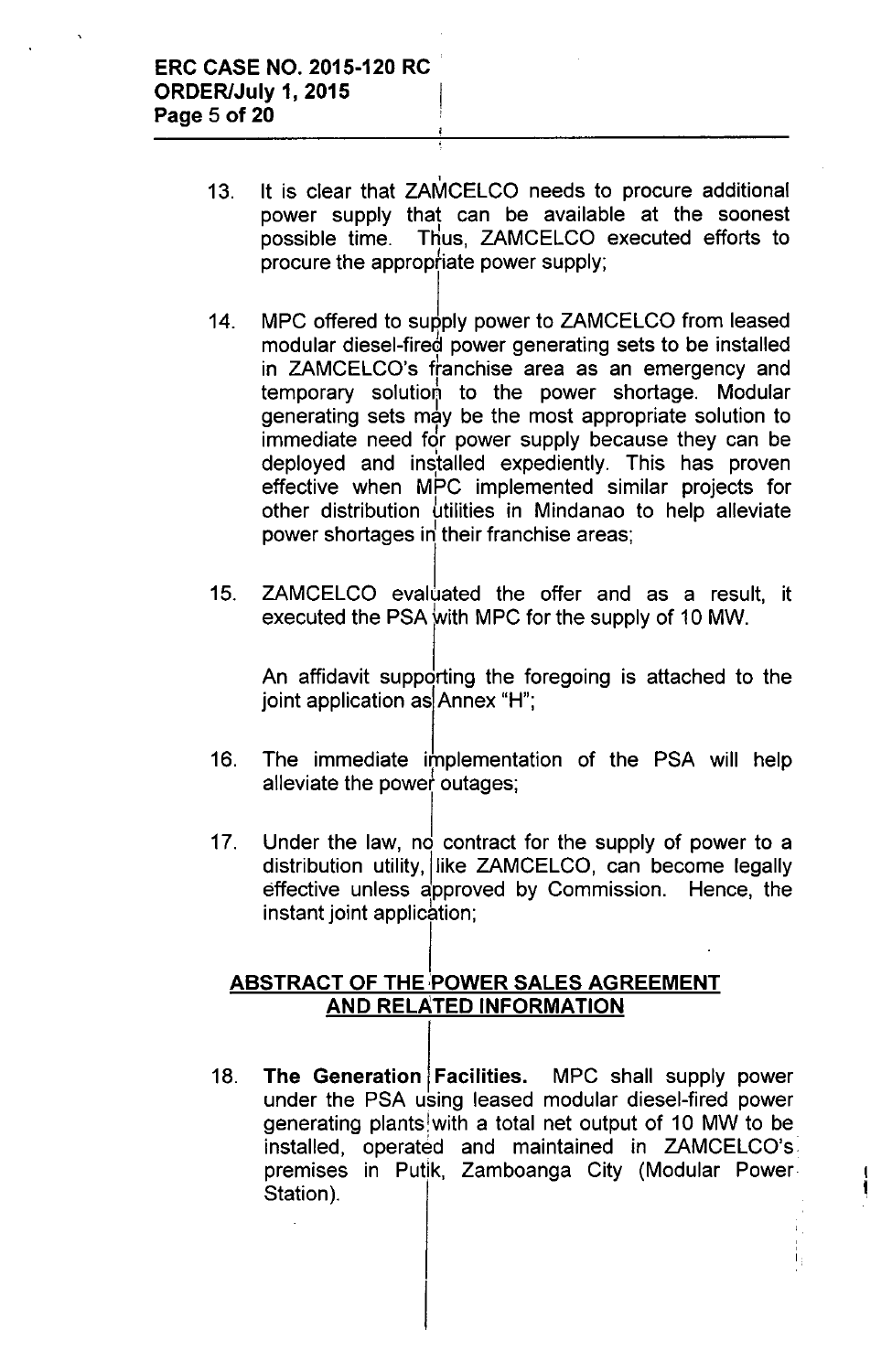- 18.1. The Modular Power Station consists of eleven (11) units of diesel generator sets and auxiliaries, with a total installed capacity of 1,070 kW per unit; two (2) units of transformer package; one (1) unit each of control room, switch gear and oil water separator; diesel fuel tanks with auxiliaries and water tanks; one (1) unit each of workshop and of office; and an interconnection line from the Modular Power Station to ZAMCELCO's substation;
- 19. The Specific Fuel Oil Consumption (SFOC) of the Power Station shall not be greater than 0.265 liter/kWh at site condition of 32 deg. C ambient temperature. The SFOC is based on a diesel fuel density of 0.85 kilogram/liter.

I ,

I

I I

I

A copy of the Certification on the Power Station's SFOC Rate is attached to the joint application as Annex "I";

#### I 20. **Salient Features of the PSA.**  $\tilde{I}$

- I 20.1. **Supply of** :Power. Under the PSA, MPC shall supply or cause to supply to ZAMCELCO the Contracted | Capacity of 10 MW (Contracted Capacity), as indicated in and subject to the terms and conditions of the PSA;
- 20.2. **Term.** Unless otherwise pre-terminated or extended in accordance with the PSA, the term of supply and purchase under the PSA shall be for six (6) months from the date the Power Station is ready to commence commercial operations or until the start of the power supply of 50 MW from the Western Mindanao Power Corporation (WMPC) Power Plant to ZAMCELCO, whichever comes at a later date. Supply from the WMPC Power Plant is under a separate agreement and is expected to commence early 2016; and
- 20.3. **Effective Date.** The obligations under the PSA shall become effective when certain conditions shall have been satisfied, including the approval by the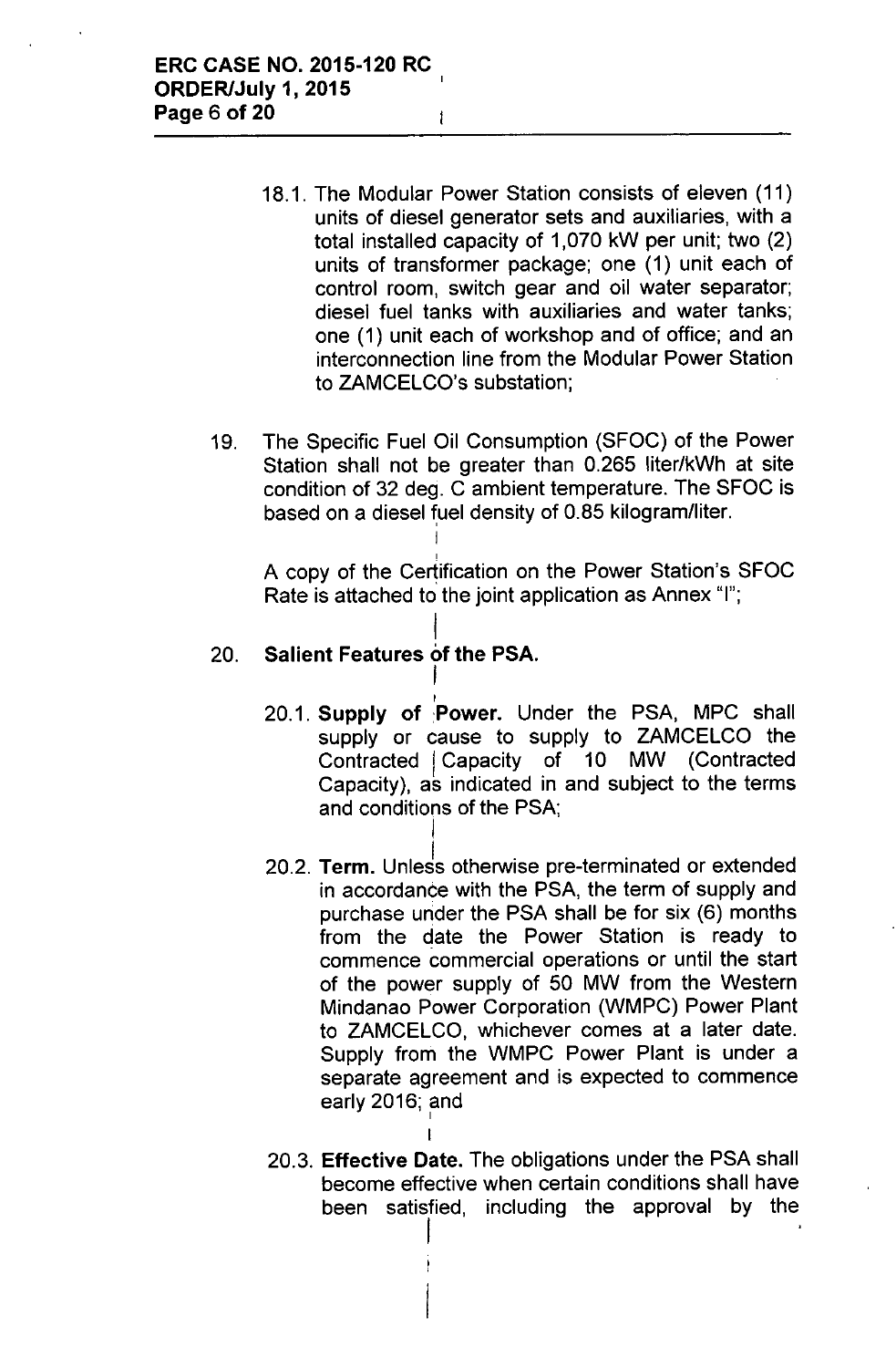Commission of the PSA and the pricing structure therein; ,

1 21. **Purchased Power' Rate for the Power Station.** For the supply of power from the Power Station, ZAMCELCO shall pay the Monthly Payments based on the following formulas:

,

## **1. Monthly Payments**

The Monthly Payments shall be paid to the Seller on a monthly basis in accordance with the following formula:

I

I

$$
Monthly Payments = CRF1 + FOMF + VOMF + AFC + SC + Taxes
$$

Where:

| CRF         |   | <b>Capital Recovery Fees</b>                                |
|-------------|---|-------------------------------------------------------------|
| <b>FOMF</b> |   | <b>Fixed Operation and Maintenance Fee</b>                  |
| <b>VOMF</b> |   | Variable Operation and Maintenance Fee                      |
| <b>AFC</b>  | ᆕ | <b>Actual Fuel Cost</b>                                     |
| SC          |   | <b>Start-Up Costs</b>                                       |
| Taxes       |   | Value-Added Tax (VAT) and other applicable<br>taxes, if any |

## **1.1 Capital Recovery Fee (CRF)**

 $\mathsf{CRF}$  shall be computed as follows

$$
CRF = \left\{ CRFR \times \left[ \left( 0.84 \times \frac{USD_n}{USD_o} \right) + (0.16) \right] \right\} \times CC \times F
$$

Where:

| <b>CRFR</b> | $\mathbf{r}$ | Capital Recovery Fee<br>PhP1,541.46/kW/month | Rate | of |
|-------------|--------------|----------------------------------------------|------|----|
| CC          |              | $= 10,000$ kW                                |      |    |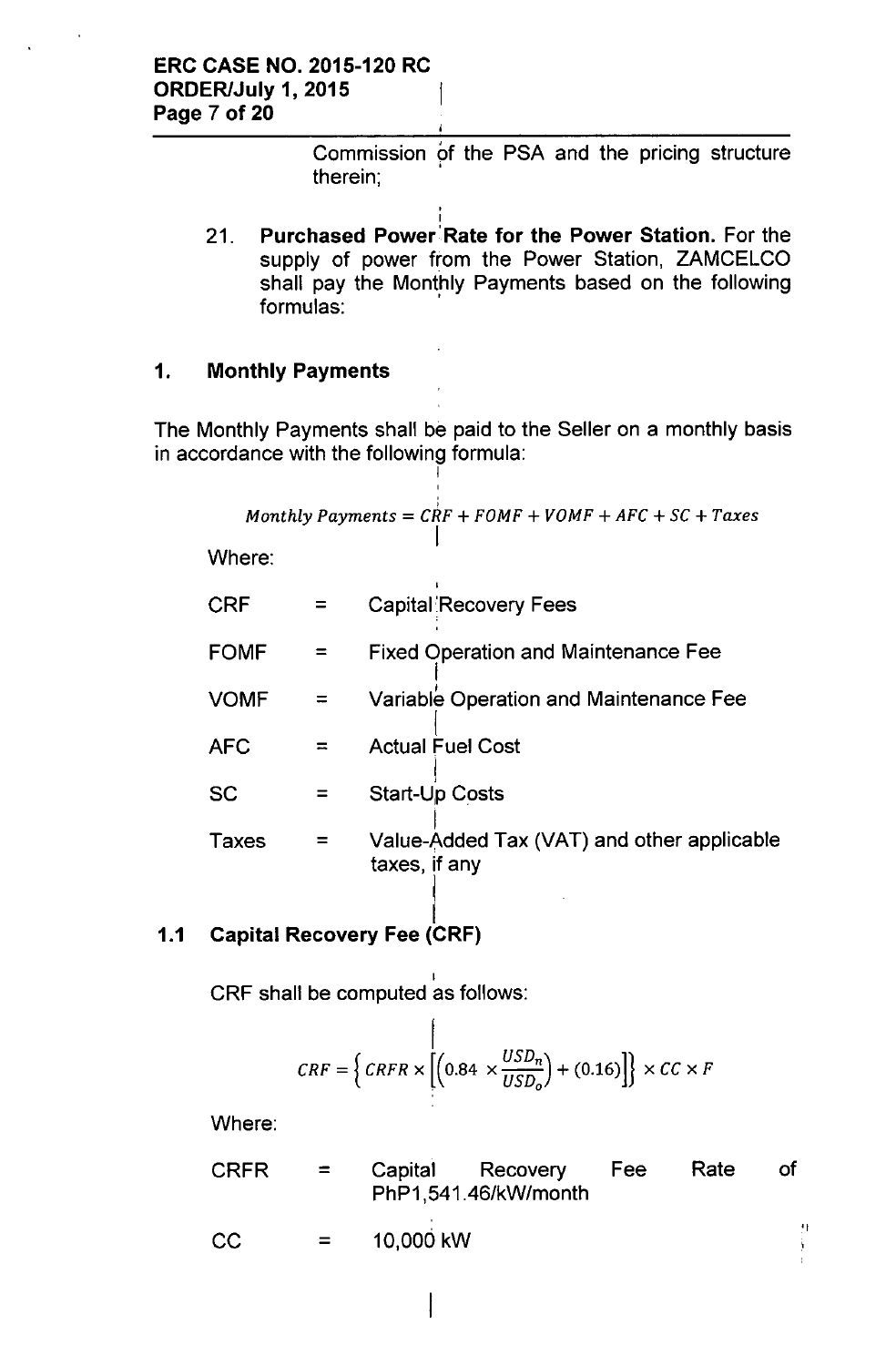| <b>ERC CASE NO. 2015-120 RC</b><br>ORDER/July 1, 2015<br>Page 8 of 20 |                      |                                                                                                                                                                                                                                                                                                                                                                                |
|-----------------------------------------------------------------------|----------------------|--------------------------------------------------------------------------------------------------------------------------------------------------------------------------------------------------------------------------------------------------------------------------------------------------------------------------------------------------------------------------------|
| <b>USDn</b>                                                           | $\equiv$             | Average USD-Peso Exchange Rate for the<br>month as published by Bangko Sentral ng<br>Pilipinas (BSP)                                                                                                                                                                                                                                                                           |
| <b>USDo</b>                                                           | =                    | USD-Peso Exchange Rate is at PhP43/USD1                                                                                                                                                                                                                                                                                                                                        |
| F                                                                     | $=$                  | Outage Factor as derived using the following<br>formula to be used                                                                                                                                                                                                                                                                                                             |
| Where:                                                                |                      | $F =$ Monthly Actual Energy Delivered<br>TMED                                                                                                                                                                                                                                                                                                                                  |
| Where:                                                                |                      |                                                                                                                                                                                                                                                                                                                                                                                |
|                                                                       | TMED=                | <b>Theoretical Maximum Energy Delivered being</b><br>the Contracted Capacity multiplied by the<br>hours in the relevant month, limitation due to<br>dispatch order, Force Majeure of the Power<br>Station, transmission line downtime due to<br>Buyer's fault, and any other hours as a<br>consequence of Buyer's failure to perform any<br>of its obligations                 |
|                                                                       | $=$                  | $[CCx$ No. of Hours in Billing Month $] - [[((CC -$<br>kW Dispatch Ordered) x (Hours Dispatched))<br>+ (CC   x Hours Not Dispatched) + (CC on<br>Outage x Force Majeure Outage Hours) +<br>$((CC \t - kW Not Curtailed) x (House$<br>Transmission Line Partially Available)) + (CC<br>on Outage x Hours Transmission Line Fully<br>Not Available)) + (CC x Buyer's Downtime)]] |
|                                                                       | F.<br>$\equiv 1.000$ | 1 if the foregoing formula results in F being<br>greater than 1                                                                                                                                                                                                                                                                                                                |
|                                                                       |                      | A summation of the ED and TMED for a given Contract Year shall<br>be made to determine true F during the Contract Year. Such yearly<br>F factor shall be basis for adjustment of the CRF for the Contract<br>Year. The adjustment shall be guided by the following conditions:                                                                                                 |

 $\mathbf{l}$ 

If *rED* = *rTMED, F=1* I

;

If  $\Sigma ED > \Sigma TMED$ ,  $F>1$ , excess will be carried over to the next year, if the excess is attributed to an event initiated by the Buyer calling for the dispatch of the Power Station to deviate from the agreed Dispatch and Nomination Procedures (Schedule D), and which applies only on to scheduled maintenance of these generating , units.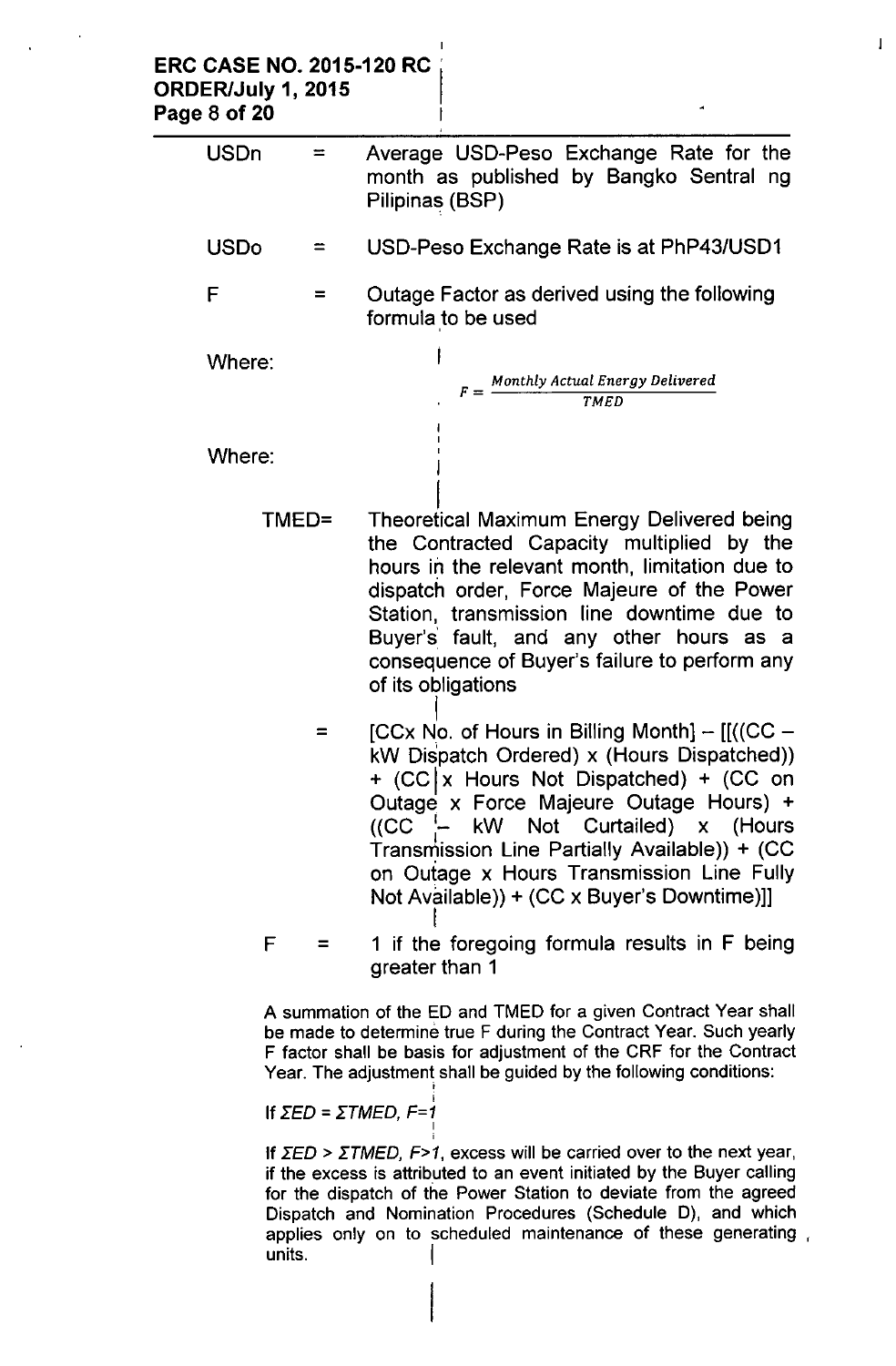If  $\Sigma$ *ED* <  $\Sigma$ *TMED, F<1*  $\vdots$ 

#### l. 1.2 Fixed Operation and Maintenance Fee (FOMF)

The FOMF covers the operating and maintenance costs of the Power Station. It shall be computed according to the following formula:

$$
FOMF = \{FOMR \times \left[ \left( 11\% \times \frac{CPin}{CPlo} \right) + \left( 89\% \times \frac{USDn}{USDo} \times \frac{US\ PPln}{US\ PPlo} \right) \right] \} \times CC \times F
$$

Where:

- FOMFR = Fixed O&M Fee Rate of PhP 285.47/kWmonth
- CPln = I Consumer Price Index for Metropolitan Manila Area (National Capital Region), all items published by NEDA/NSO for the period of price determination
- CPlo = Consumer Price Index for Metropolitan Manila Area (National Capital Region), all items published by NEDA/NSO for September 2013  $(at 126.9, 2006 = 100)$
- USDn = USD-Peso Exchange Rate for the period of price determination as published by the SSP
- $USDo =$ USD-Peso Exchange Rate is at PhP43/USD1 I
- $US$  PPIn  $=$ I United' States Producers' Price Index for Industrial Goods (63a) for the period of price determination as published in the International Financial Statistics of IMF (2005=100)
- $US$  PPIo  $=$ Unitedl States Producers' Price Index for Industrial Goods (63a) for July 2013 (at 127.2, 2005=100) as published in the International FinanCial Statistics of IMF ''<br>|

.<br>I

$$
F = \frac{Monthly \text{ Actual Energy Delivered}}{TMED}
$$

ŧ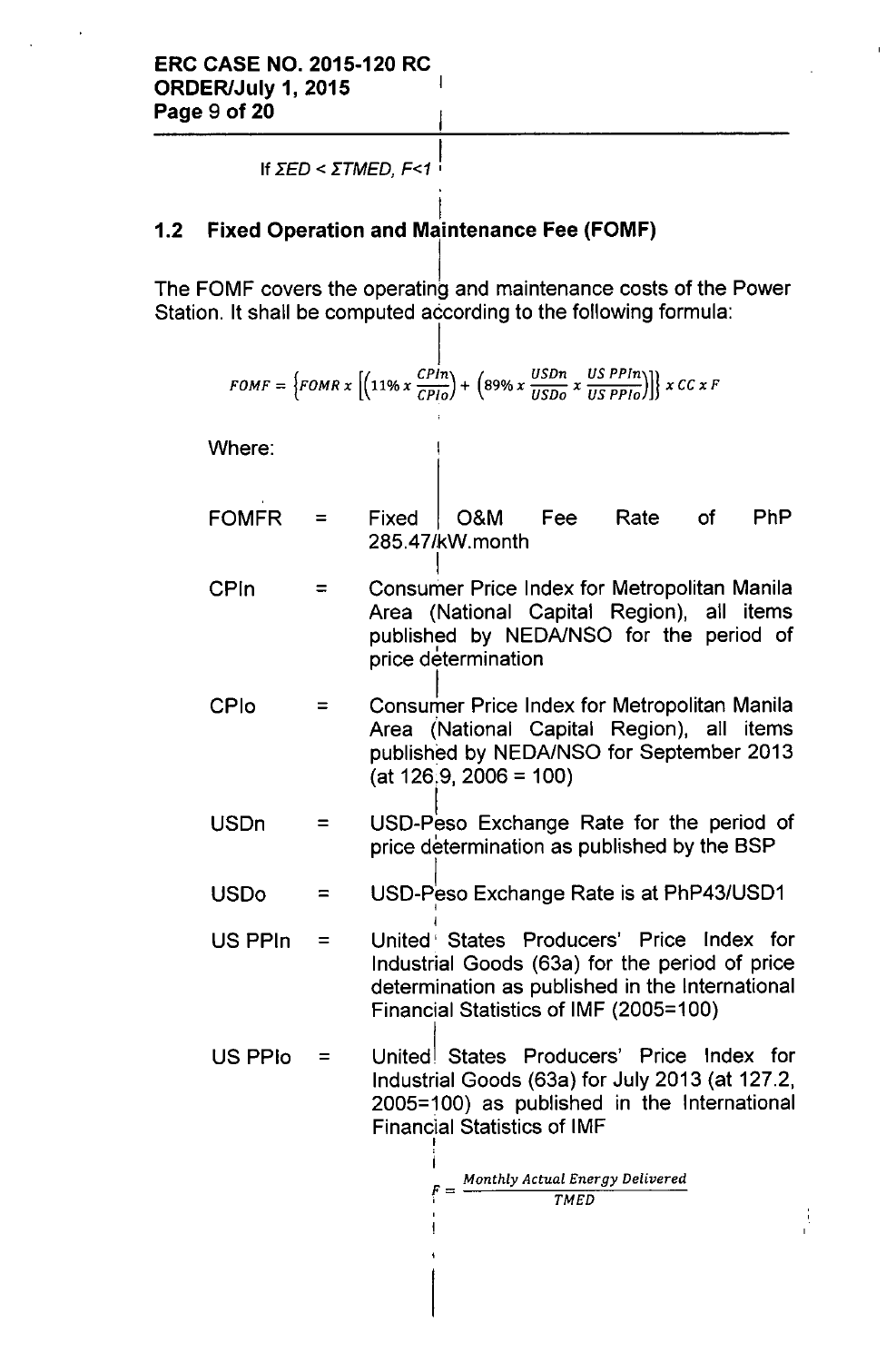### ERC CASE NO. 2015-120 RC ORDER/July 1, 2015 Page 10 of 20

| TMED | Theoretical Maximum Energy Delivered being<br>the Contracted Capacity multiplied by the<br>hours in the relevant month, limitation due to<br>dispatch order, Force Majeure of the Power<br>Station, transmission line downtime due to<br>Buyer's fault, and non-generation due to a<br>Buyer dispatch order, and any other hours as<br>a consequence of Buyer's failure to perform<br>any of its obligations |
|------|--------------------------------------------------------------------------------------------------------------------------------------------------------------------------------------------------------------------------------------------------------------------------------------------------------------------------------------------------------------------------------------------------------------|
|      | [CCx No. of Hours in Billing Month] $-$ [[((CC $-$<br>kW Dispatch Ordered) x (Hours Dispatched))<br>+ (CC x Hours Not Dispatched) + (CC on<br>Outage x Force Majeure Outage Hours) +<br>$((CC \tfrac{1}{2}$ kW Not Curtailed) x (Hours<br>Transmission Line Partially Available)) + (CC<br>on Outage x Hours Transmission Line Fully<br>Not Available)) + (CC x Buyer's Downtime)]]                          |
| F    | 1 if the foregoing formula results in F being<br>greater than 1                                                                                                                                                                                                                                                                                                                                              |

A summation of the ED and TMED for a given Contract Year shall be made to determine true F during the Contract Year. Such yearly F factor shall be basis for adjustment of the CRF for the Contract Year. The adjustment shall be guided by the following conditions:

If 
$$
\Sigma
$$
ED =  $\Sigma$ TMEP, F=1

I If *ΣED* > *ΣTMED, F*>1, excess will be carried over to the next year, if the excess is attributed to an event initiated by the Buyer calling for the dispatch of the Power Station to deviate from the agreed Dispatch and Nomination Procedures (Schedule  $\overline{D}$ ), and which applies only on to scheduled maintenance of these generating units.

> ł il.<br>H

If 
$$
\Sigma
$$
ED  $\Sigma$  TIMED, F<1

#### I 1.3 Variable Operation and Maintenance Fee (VOMF)

I The VOMF covers the cost of the use of, among other items, chemicals, lubricants and spare parts, that are directly related to the generation of the Power Station. It shall be computed according to the following formula: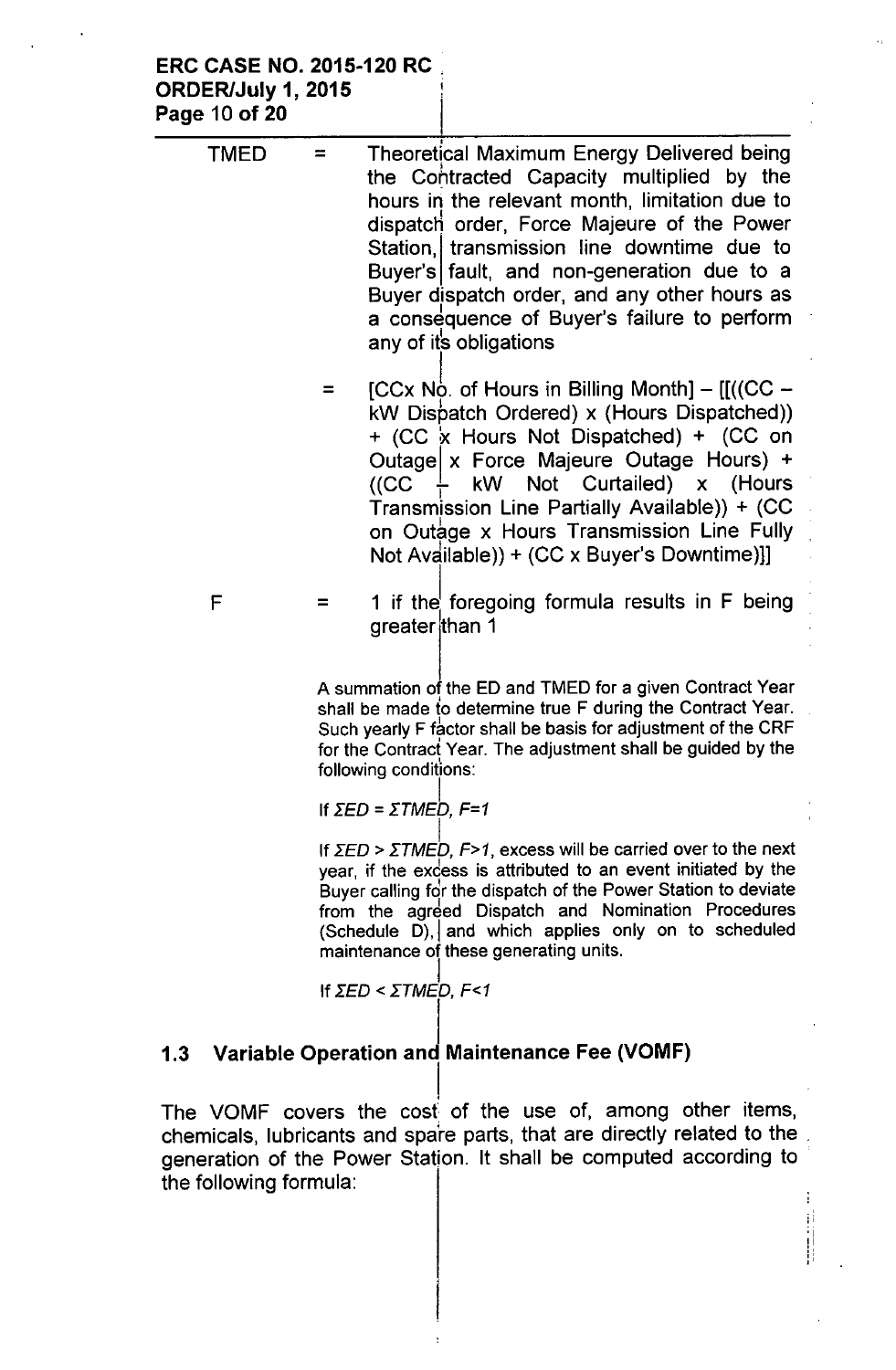$$
VOMF = \left\{ VOMF R x \left[ \left( \frac{USDn}{USDo} x \frac{US P P In}{US P P Io} \right) \right] \right\} x ED
$$

Ý.

Where:

- VOMF = Variable O&M Fee, in Pesos
- $VOMFR =$ Variable O&M Fee Rate of PhP0.59/kWh
- $ED =$ I kWh delivered during the billing period
- USDn = USD-Peso Exchange Rate for the period of price determination as published by the SSP
- $\mathsf{USDo}$  = USD-Peso Exchange Rate is at PhP43/USD1
- $US$  PPIn = United States Producers' Price Index for Industrial Goods (63a) for the period of price determination as published in the International Financial Statistics of IMF (2005=100 I
- US PPlo = United !States Producers' Price Index for ' Industrial Goods (63a) for July 2013 (at 127.2, 2005=100) as published in the International Financial Statistics of IMF

## 1.4 Actual Fuel Cost (AFC)

The AFC is the fee paid to the Seller as payment for the procurement and delivery of the fuel oil (Diesel) used in the operation of the Modular Power Station. The AFC shall be computed as follows:

 $\mathit{AFC} = \mathit{FCR} \times \mathit{Specific\,}$  Fuel  $\bigcirc$  il Consumption x  $\mathit{ED}$ 

I I

Where:

I FCR = Fuel Price of Diesel Fuel Oil based on the weighted average of all fuel delivered during the billing period

Specific Fuel Oil Consumption =  $0.265$  liter/kWh

l. ED = kWh delivered during the billing period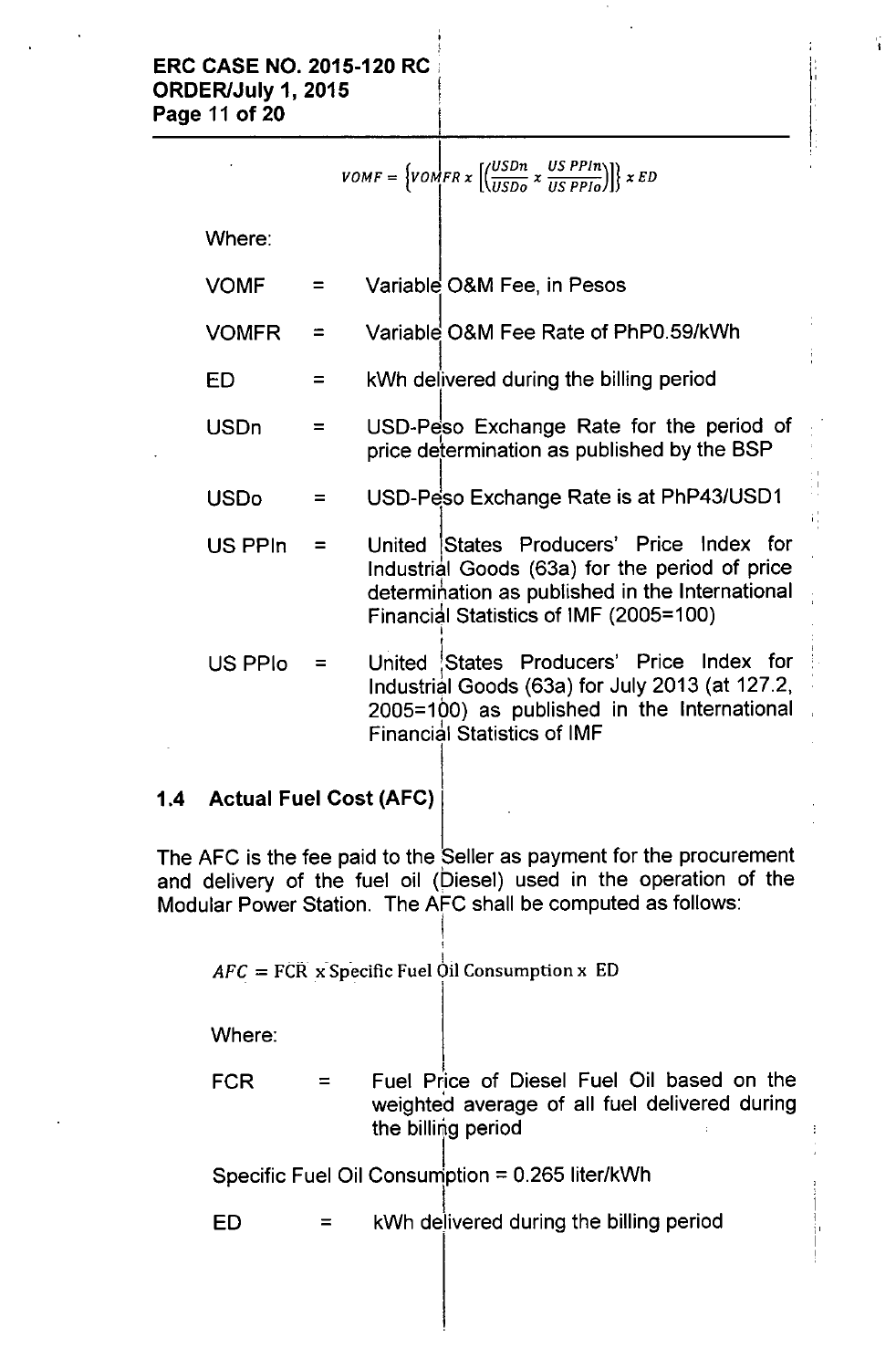## 1.5 Start-Up Costs (SC)

The Buyer, on a pro rata basis of the capacity of the Power Station allocated to the Buyer, shall pay the Seller SC for the cost of starting up the Modular Power Station after a period of shutdown due to any reason attributable to the Buyer of the Seller. The SC shall be computed based on the prevafling price of diesel fuel at the time of the Start-Up and paid in accordance with the following formula and schedule:

 $\mathsf{I}^{\mathsf{l}}$ :,

 $\pm$ 

:11

 $s\epsilon$  - (Liters of fuel consumed during cold start  $\epsilon$  /Liters of fuel consumed during warm start *x No. of Generator Set x Fuel Pnce x No. of Generator Set x Fuel Pnce*

| <b>Type of Start-Up!</b>                 | <b>Liters of Diesel Fuel</b><br><b>Per Generator Set</b> |
|------------------------------------------|----------------------------------------------------------|
| Cold Start-Up (More Than or Equal to 10) |                                                          |
| Hours of Shutdown)                       | 60                                                       |
| Warm Start-Up (Less Than 10 Hours of     |                                                          |
| Shutdown)                                | 40                                                       |

I

!

## 1.6 Value Added Tax (VAT)

The relative VAT of the above fee payments twelve percent (12%) shall be computed as follows:

$$
VAT = (CRF + FOMF + VOMF + AFC + SC) \times 0.12
$$

## 2. Commissioning Output Charge

I The Buyer shall pay the Seller the Commissioning Output Charge for electricity supplied prior to the Commercial Operation Date. The Commissioning Output Charge ,shall be computed as follows:

$$
COC = FOMF + VOMF + ACF + Taxes
$$

Where:

COC = Commissioning Output Charge I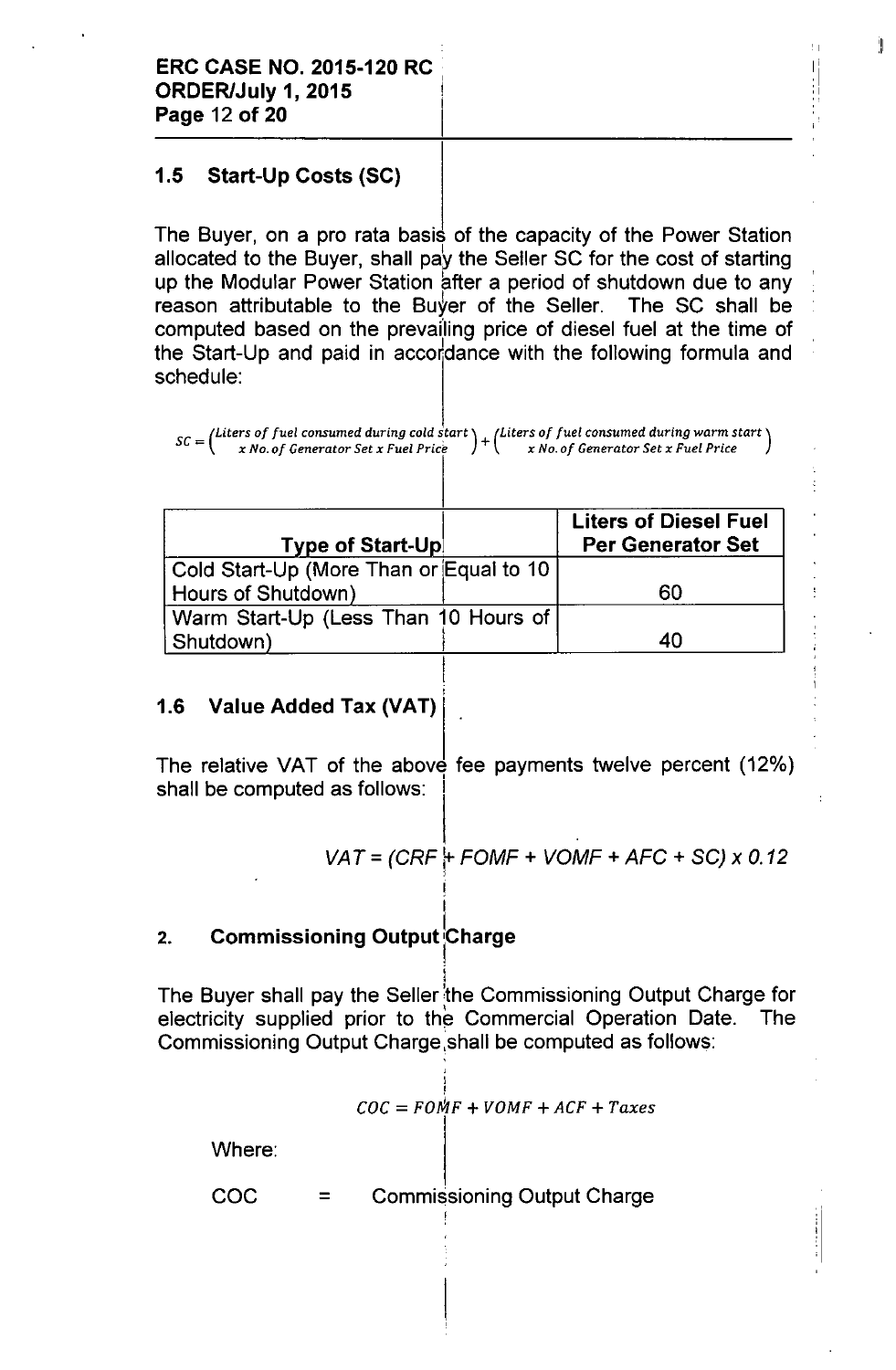### ERC CASE NO. 2015-120 RC ORDER/July 1, 2015 Page 13 of 20

| <b>FOMF</b> | <b>Maintenance</b><br>Fee<br>Operation<br>and<br>Fixed<br>$=$<br>computed in accordance with Item 1.2 of this<br><b>Schedule B</b>                                                                                                                                                                                                           |
|-------------|----------------------------------------------------------------------------------------------------------------------------------------------------------------------------------------------------------------------------------------------------------------------------------------------------------------------------------------------|
| <b>VOMF</b> | Variable Operation and Maintenance Fee<br>$=$<br>computed in accordance with Item 1.3 of this<br><b>Schedule B</b>                                                                                                                                                                                                                           |
| <b>AFC</b>  | Actual Cost of Fuel computed in accordance<br>$=$<br>with Item 1.4 of this Schedule B                                                                                                                                                                                                                                                        |
|             | 21.1. For reference, a sample computation of the monthly<br>payment contained in Schedule C of the PSA;                                                                                                                                                                                                                                      |
|             | 21.2. Basis for indexation. As indicated in the formulas<br>above, the monthly fees to be paid by ZAMCELCO<br>are subject to adjustments based on various indices<br>or factors in order to properly reflect the fluctuation<br>of MPC's costs in supplying electricity; and                                                                 |
|             | 21.3. The components of the tariff representing foreign<br>currency-denominated costs are adjusted based on<br>the foreign exchange rate and the applicable foreign<br>price indices, those representing local costs are<br>adjusted based on local price indices. The Actual<br>Fuel Costs vary based on the applicable fuel cost<br>index: |
| 22.         | <b>Sources of Funds/Financial Plans.</b>                                                                                                                                                                                                                                                                                                     |

22.1. Project Cost. The total cost of the project is PhP27,995,069.00.

> , A copy of the breakdown of the project cost is attached to the joint application as Annex "J"; and

l. 22.2. **Project Funding.** The project will be funded entirely through equity. Thus, there is no interest cost since MPC will not obtain any loan to finance the project. Moreover, the cost of capital is fifteen percent  $(15\%)$ ;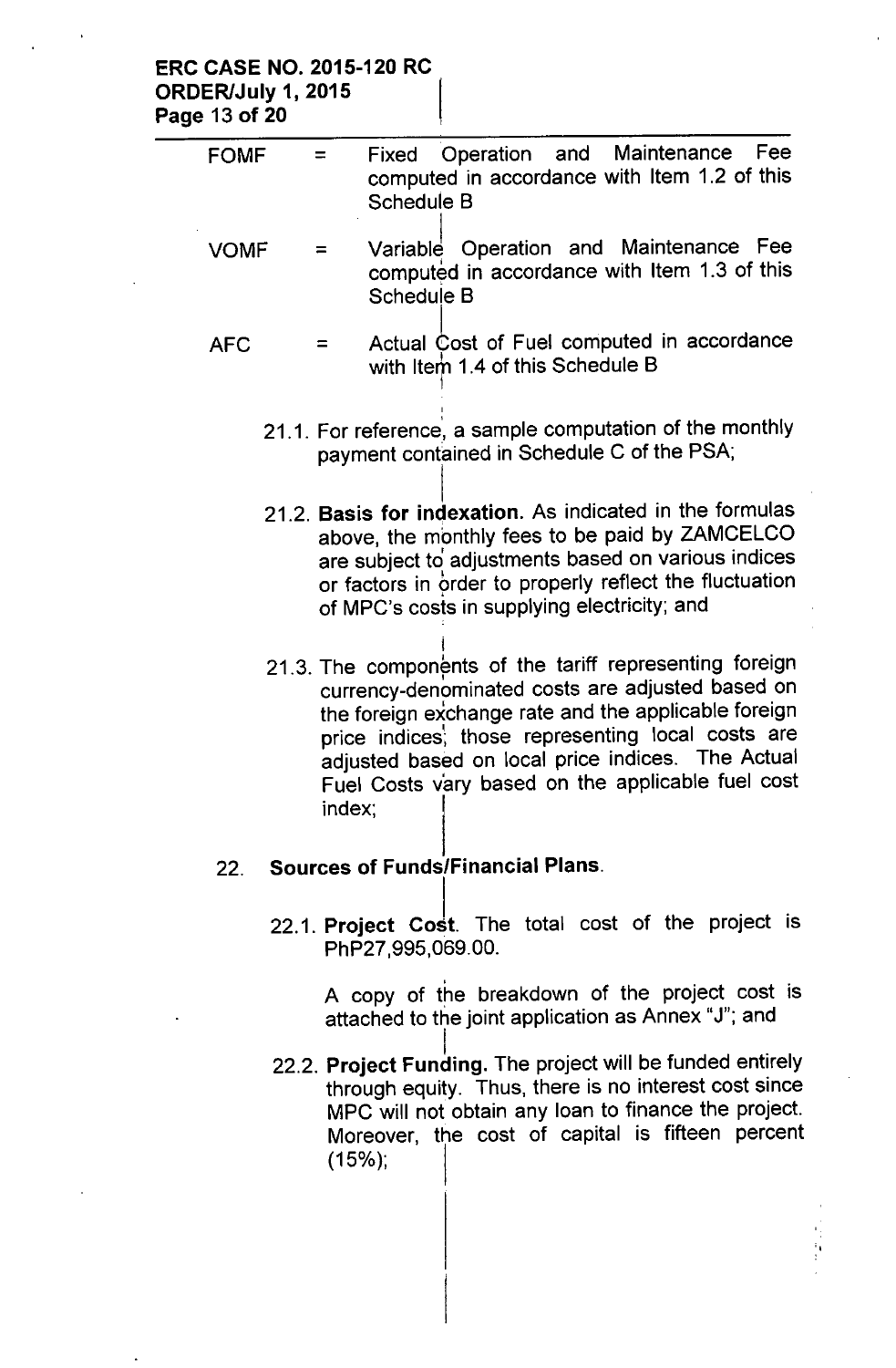- 23. **Cash Flow.**
	- 23.1. **Breakdown of Operating and Maintenance Expenses.** A detailed breakdown of the projected operating expenses is attached to the joint application as Annex "K";
	- 23.2. **Offtake Arrangement.** Under the PSA, MPC shall I make available, reserve, guarantee and deliver to ZAMCELCO I the Contracted Capacity and ZAMCELCO shall pay for such quantity of electric power. MPC Ishall utilize such Contracted Capacity to generate energy for ZAMCELCO;
	- 23.3. There is no minimum energy offtake under the PSA. As MPC will dedicate the Contracted Capacity to ZAMCELCO, the Capital Recovery and the Fixed Operations and Maintenance Fees are computed based on the Contracted Capacity as well as on the proportion of lactual energy delivered to the energy that could have been delivered;
	- 23.4. Also, the capacity to be provided by MPC shall always be the Contracted Capacity. In case the actual capacity delivered by MPC, as per dispatch order or limitation of ZAMCELCO for a given billing month is less than the Contracted Capacity, the I difference between the actual capacity utilized by ZAMCELCO and Contracted Capacity for that billing month shall be deemed delivered to and utilized by ZAMCELCO;
- 24. **Fuel Supply.** In order to ensure the supply of fuel for the operations of the Power Station, MPC is currently negotiating with the supplier that provided reasonable I terms for fuel supply.
	- 24.1. It must be stressed that, in accordance with the relevant policy of the Commission, MPC shall derive no revenue whatsoever from the fuel supply; I

 $\mathbb{R}^+$ ,

25. I **Environmental Compliance Certificate (ECC).** MPC is currently processing the necessary application with the

I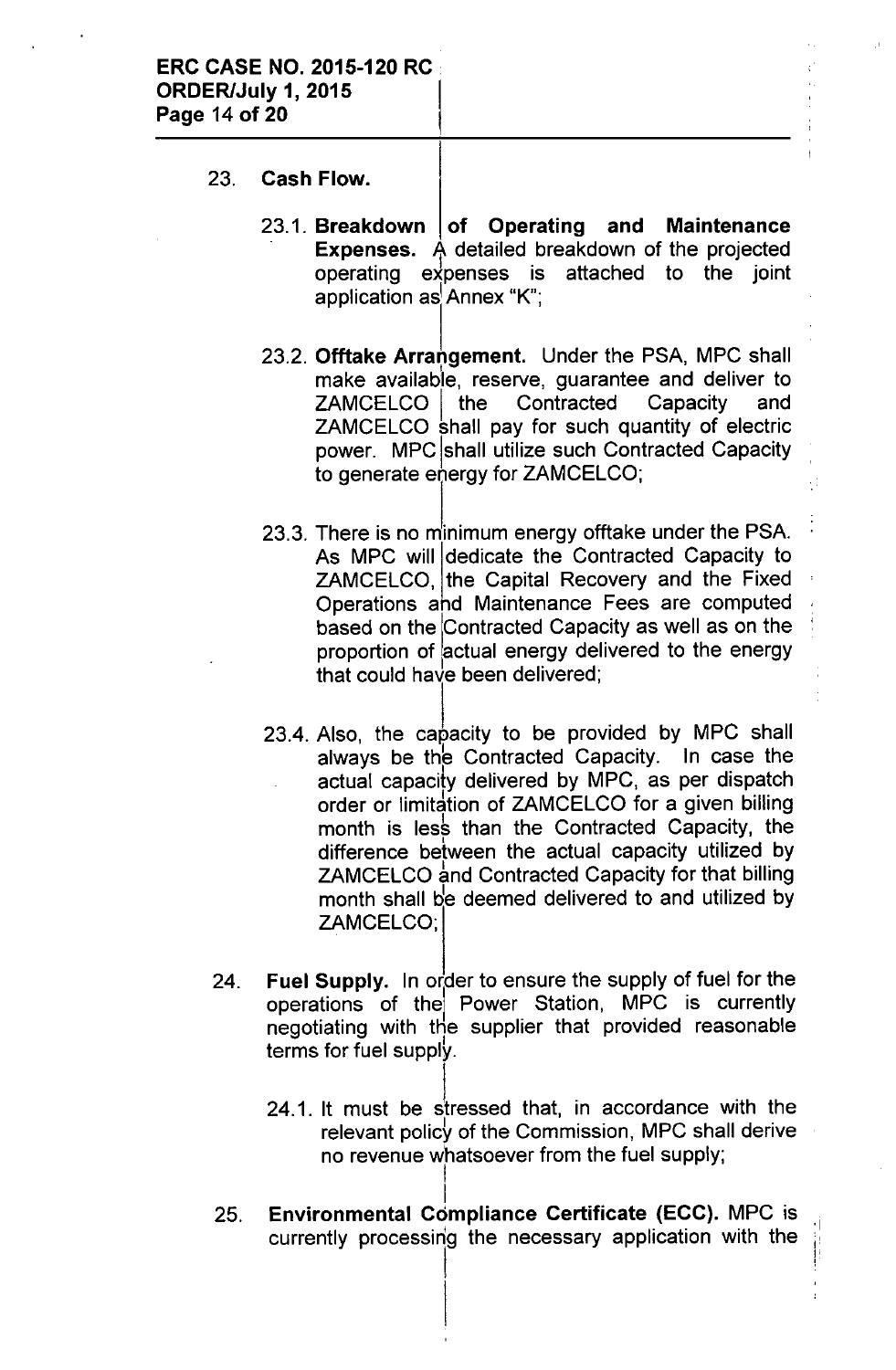Department of Environment and Natural Resources (DENR) for an ECC covering the Power Station; i

26. l, The Department of Energy (DOE) Certification. MPC has requested the DOE for the issuance of a certification that the capacity of the Power Station is consistent with the DOE's Power Development Plan (PDP).

A copy of the said request is attached to the joint application as Annex "L";

27. Certificate of Compliance (COC). The application for the issuance of a COC by the Commission for the Power Station is currently being processed;

## RATE IMPLICATIONS OF THE POWER SALES AGREEMENT

28. In order to determine the impact of the implementation of the PSA on ZAMCELCO's Generation Costs, an analysis was conducted taking into consideration ZAMCELCO's projected demand and available supply from approved supply contracts over the contract term. I

A copy of the said analysis is attached to the joint application as Annex "M";<br>!

29. As shown by the analysis, the procurement of additional supply from MPC under the PSA will reduce the power outages in Zamboanga City and will result in an upward adjustment of the total Generation Costs to be paid by ZAMCELCO's member-consumers;

I ,<br>,

> I I

30. A summary of the said analysis is shown in the table below:

| <b>Month</b> | <b>Without</b><br><b>PSA</b> | <b>Outages</b><br>(Est.) | With<br>PSA | Outages<br>(Est.) | Outage<br><b>Reduction</b> | Rate<br>Impact |
|--------------|------------------------------|--------------------------|-------------|-------------------|----------------------------|----------------|
|              | PhP/kWh                      | <b>Hours</b>             | PhP/kWh     | <b>Hours</b>      | <b>Hours</b>               | PhP/kWh        |
| Jul          | 5.8631                       | 6.92                     | 6.6243      | 4.42              | 2.50                       | 0.7612         |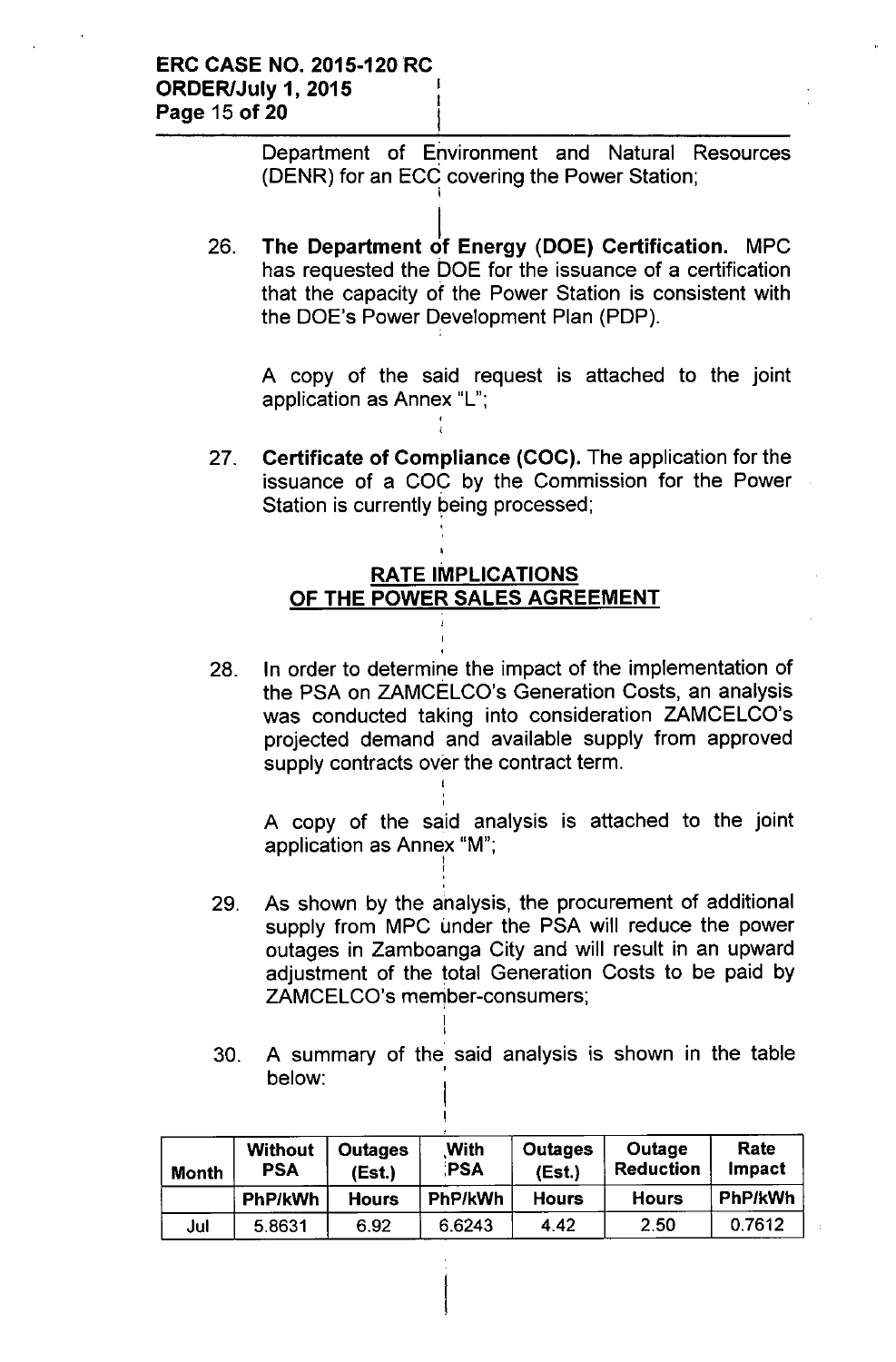### **ERC CASE NO. 2015-120 RC ORDER/July 1, 2015 Page 16 of 20**

| Aug | 5.4403 | 4.45 | 6.0868 | 1.95 | 2.50 | 0.6465 |
|-----|--------|------|--------|------|------|--------|
| Sep | 5.3707 | 4.65 | 6.0507 | 2.15 | 2.50 | 0.6800 |
| Oct | 5.4900 | 4.81 | 6.1935 | 2.31 | 2.50 | 0.7035 |
| Nov | 5.2733 | 3.19 | 5.8946 | 0.69 | 2.50 | 0.6213 |
| Dec | 5.4054 | 3.26 | 6.0668 | 0.76 | 2.50 | 0.6614 |

Notes and assumptions:

- 1. Only supply from Commission-approved power supply contracts are assumed.
- 2. Under the "Without PSA" Scenario, the suppliers are PSALM, TMI and MPC (firm supply from its bunker C-fired plant in lligan).
- i 3. Under the "With PSA" Scenario, the suppliers are PSALM, TMI and MPC (firm supply from its bunker C-fired plant in lIigan and supply under the PSA).
- 4. The contracted generation companies are assumed to be able to supply from their respective contracted capacities in full.
- I 5. The assumed tariffs for TMI and MPC (from its bunker C-fired plant in lIigan) are based on ZAMCELCO's actual purchases over a twelve (12)-month period from May 2014 to April 2015, with assumed line losses of 4.35%. The assumed tariff for PSALM is PhP3.00/kWh.
- I 6. For the tariff under the PSA, the following were used and assumed to apply uniformly over the simulation period: (a) Consumer Price Index (CPI) value for April 2015; (b) foreign exchange rate as of 25 May 2015 'per SSP; (c) US Producers' Price Index value for December 2014; and (d) the latest available fuel price at PhP29.00/1i.
- 7. The simulation assumes no SC.

## **ALLEGATIONS IN SUPPORT OF THE MOTION FOR PROVISIONAL AUTHORITY**

I

- 31. As discussed above, ZAMCELCO's current power supply is not sufficient to meet its total power requirements, resulting in substantial power outages in ZAMCELCO's franchise area and adversely affecting its Industrial, Commercial and Residential power consumers;
- 32. I, For instance, as explained above, ZAMCELCO's available contracted supply for July 2015 is only 63.2 MW, far from sufficient to meet its estimated demand of 90.9 MW, resulting in a significant power shortage of 27.7 MW. This impending power shortage would result to sustained daily rotational brownouts; I
- 33. Taking into consideration the current power situation in ZAMCELCO's franchise area as well as its projected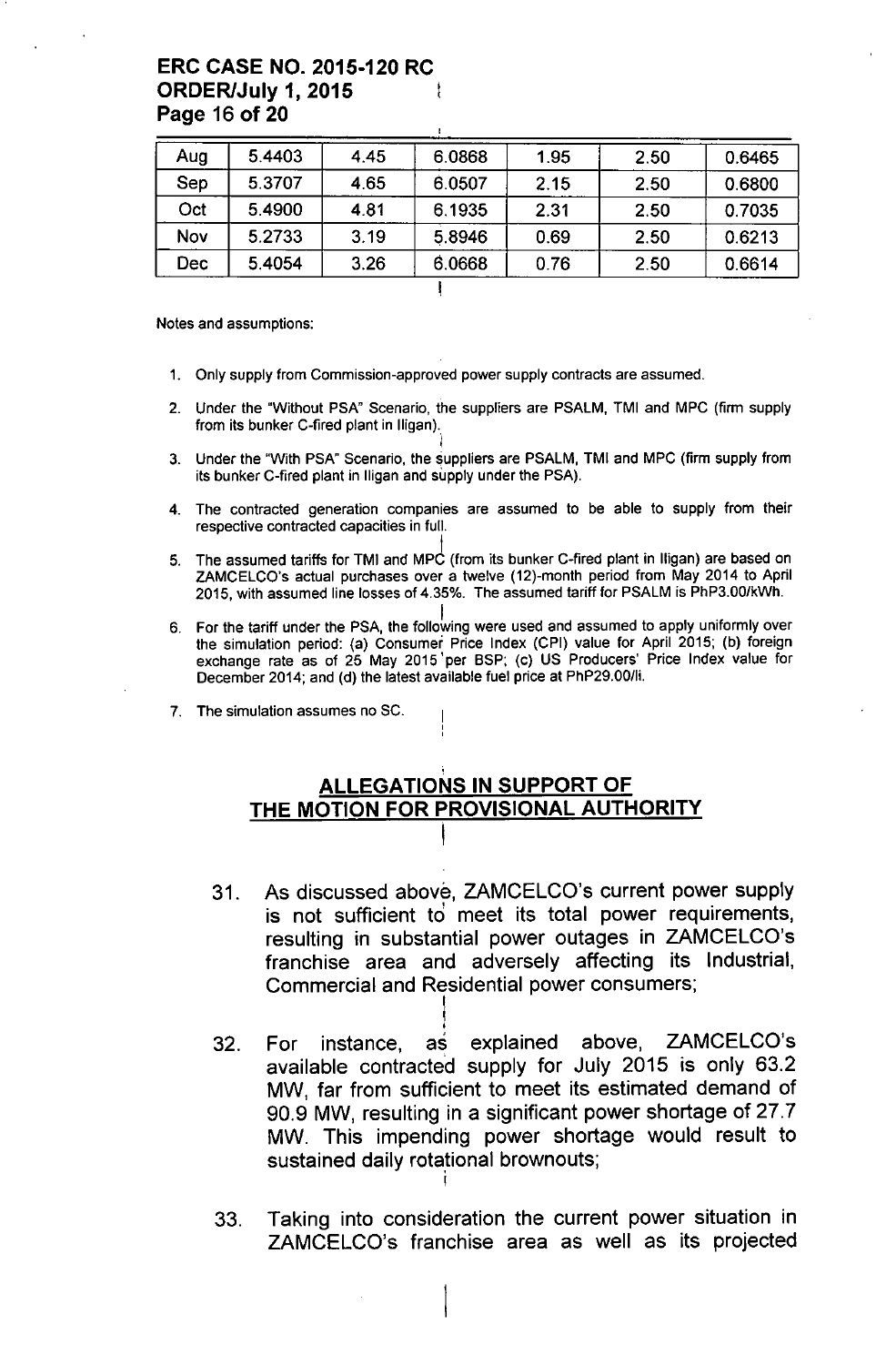demand, it is imperative that ZAMCELCO contracts for additional power supply that can be available at the soonest possible time.

- 34. ZAMCELCO's need for additional power is best addressed by the leased modular diesel-fired generating sets covered by the PSA that can be deployed and installed expediently. As earlier stated, this solution has proven effective when MPC implemented similar projects for other distribution utilities in Mindanao to help alleviate power shortages in their franchise areas; ,
- area; 35. I The immediate implementation of the PSA will help alleviate the power outages in ZAMCELCO's franchise I ¦
- 36. In view of the foregoing, they move for the provisional approval of the instant joint application pursuant to Rule 14 of the Commission's Rules of Practice and Procedure.

I

I

I A copy of a sworn statement supporting the said motion is attached to the joint application as Annex "N"; and

- 37. I They pray that the Commission: I
	- a. immediately issue an Order provisionally approving the PSA subject of the instant joint application as well as the: Generation Rate and adjustment mechanisms indicated therein; and I
	- b. after due hearing, render judgment making such provisional approval permanent. ,

I Finding the said joint application to be sufficient in form and in substance with the required fees having been paid, the same is hereby set for jurisdictional hearing, pre-trial conference, expository presentation and evidentiary hearing on August 6, 2015 (Thursday) at one 0' clock in the afternoon (1:00 P.M.) at ZAMCELCO's Main Office, MCLL Highway, Putik, Zamboanga City.

I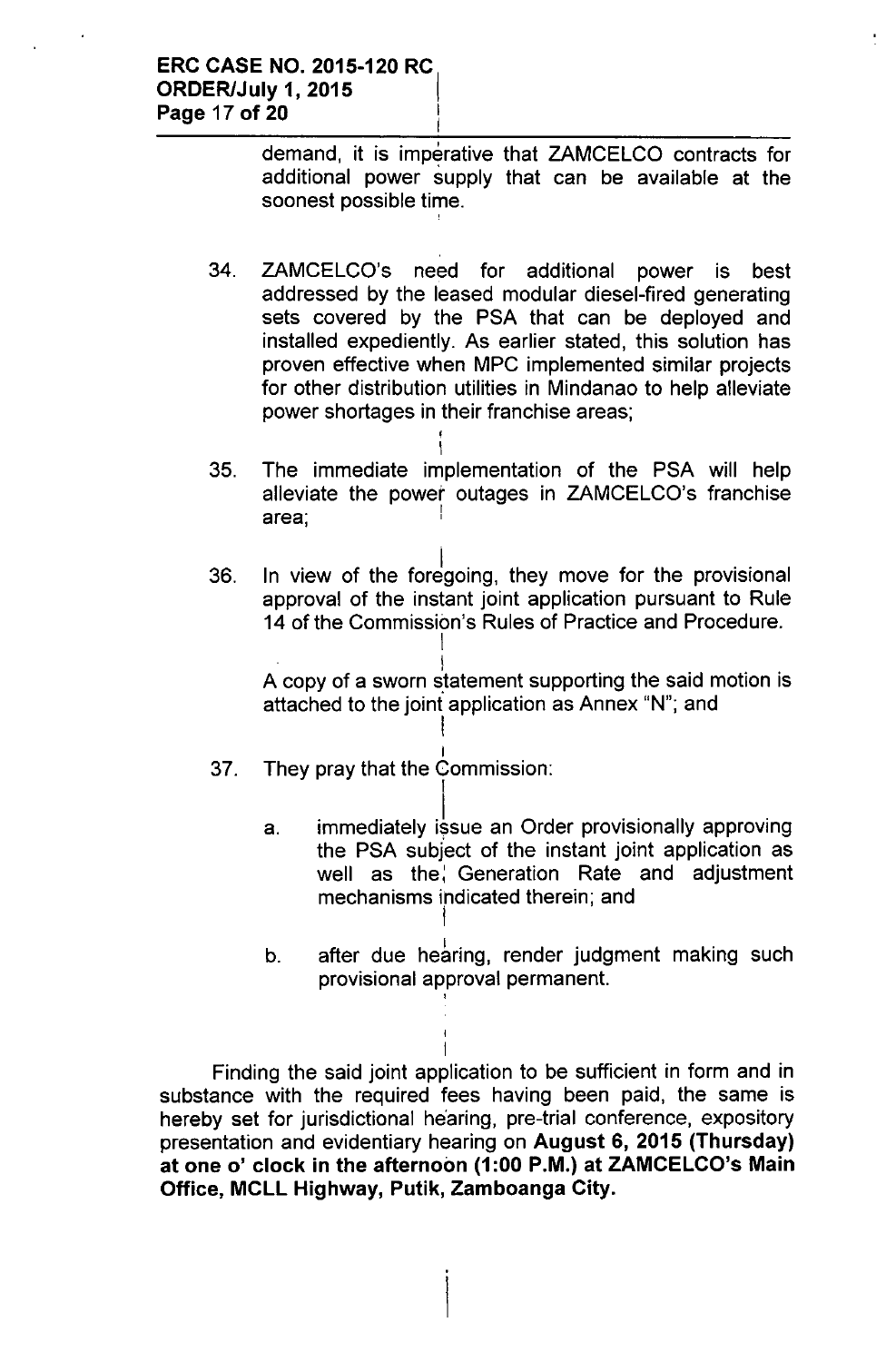ZAMCELCO and MPC, are hereby directed to cause the publication of the attached Notice of Public Hearing, at their own expense, twice  $(2x)$  for two  $(2)$  successive weeks in two  $(2)$ newspapers of general circulation in the Philippines, with the date of the last publication to be made not later than ten (10) days before the date of initial hearing. They are also directed to inform the consumers within ZAMCELCO's franchise area, by any other means available and appropriate, of the filing of the instant joint application, its reasons therefor, and of the scheduled hearing thereon.

Let copies of the joint application, this Order and the attached Notice of Public Hearing be; furnished the Office of the Solicitor General (OSG), the Commission on Audit (COA), and the Committees on Energy of both Houses of Congress. They are hereby requested, if they so desire, to send their duly authorized representatives at the scheduled hearing.

Likewise, let copies of this Order and the attached Notice of Public Hearing be furnished the Office of the Mayor of Zamboanga City for appropriate posting thereof on its bulletin board.

ZAMCELCO and MPC are hereby directed to furnish all those making requests therefor with' a copy of the joint application and its attachments, subject to reimb'ursement of reasonable photocopying costs. I

I On the date of the initial hearing, ZAMCELCO and MPC must submit to the Commission their written. Compliance with the jurisdictional requirements attaching therewith, methodically arranged and duly marked, the evidences on the actual posting and publication of the Notice of Public Hearing consisting of a certification issued to that effect, signed by the aforementioned Mayor or his duly authorized representative, bearing the seal of his office, and the affidavits of the Editors or Business Managers of the newspapers where the said Notice of Public Hearing were published together with the complete issues of the said newspapers, and such other proofs of compliance with the requirements of the Commission. ,

ZAMCELCO and MPC and all other interested parties are directed to submit, at least five (5) days before the date of initial hearing and pre-trial conference, their respective Pre-trial Briefs containing, among others: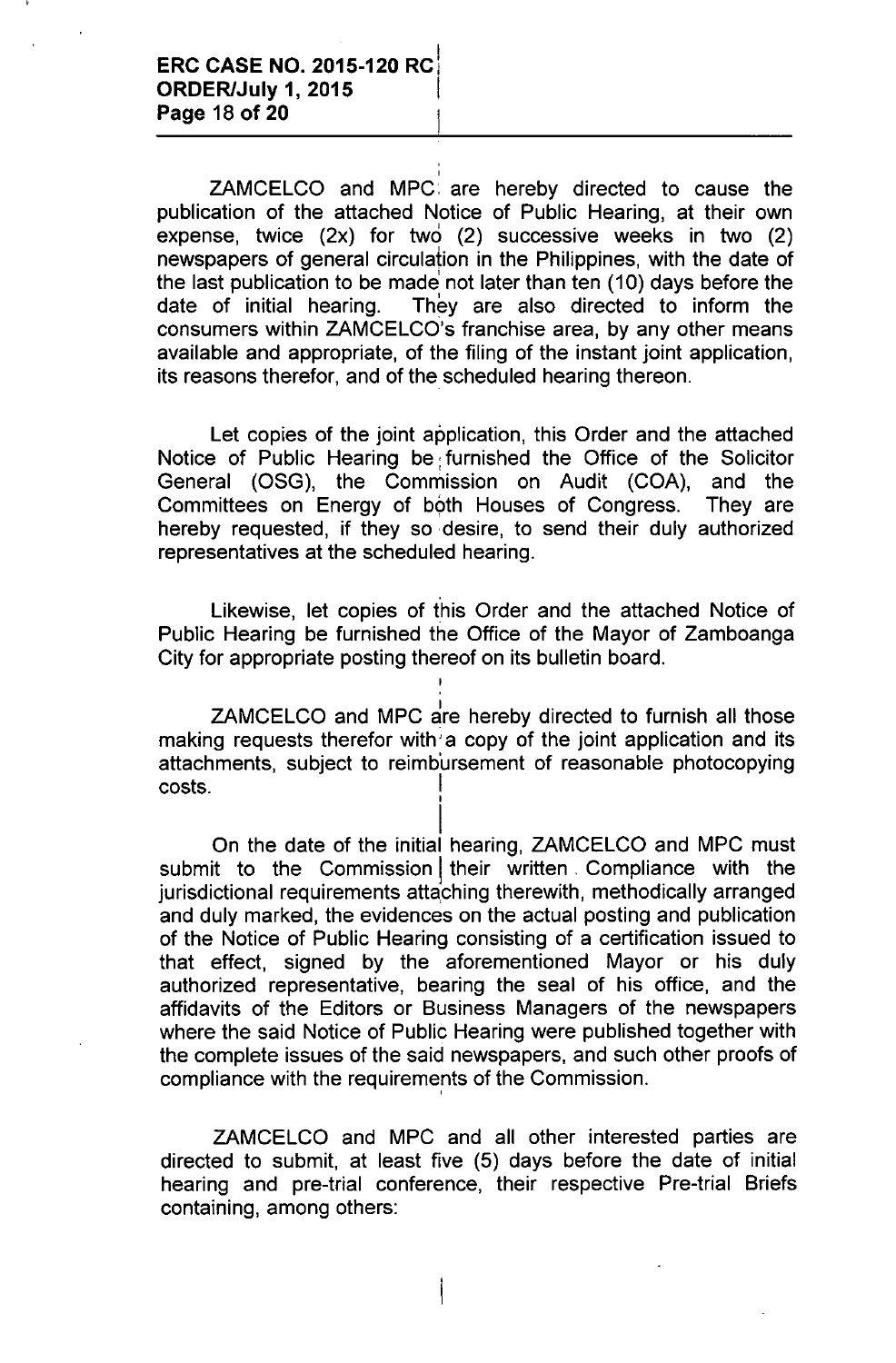"

- (a) l., a summary of admitted facts and proposed stipulation of facts:
- (b) the issues to be tried or resolved
- (c) the documents or exhibits to be presented, stating the purposes thereof and proposed markings therefore; and
- (d) the number and names of the witnesses, with their written testimonies in an individual affidavit form, to be attached to the Pre-trial Brief.

Failure of ZAMCELCO and MPC to submit the required Pre-Trial Brief and Judicial Affidavits of their witnesses within the prescribed period shall be a ground for cancellation of the scheduled hearing, and the resetting of which shall be six (6) months from said date of cancellation.

I

As part of the pre-trial conference, ZAMCELCO and MPC must also be prepared to make an' expository presentation of their joint application, aided by whatever 'communication medium that they may deem appropriate for the purpose, in order to put in plain words and explain, for the benefit of the consumers and other concerned parties, what the application is all about and the reasons and justifications being cited in support thereof.

> I I I

I I

 $\mathbf{I}$ 

## **SO ORDERED.**

Pasig City, July 1, 2015.

FOR AND BY AUTHORITY OF **THE** COMMISSION:

ALFREDO J. NON Officer-In-Charge and Commissioner